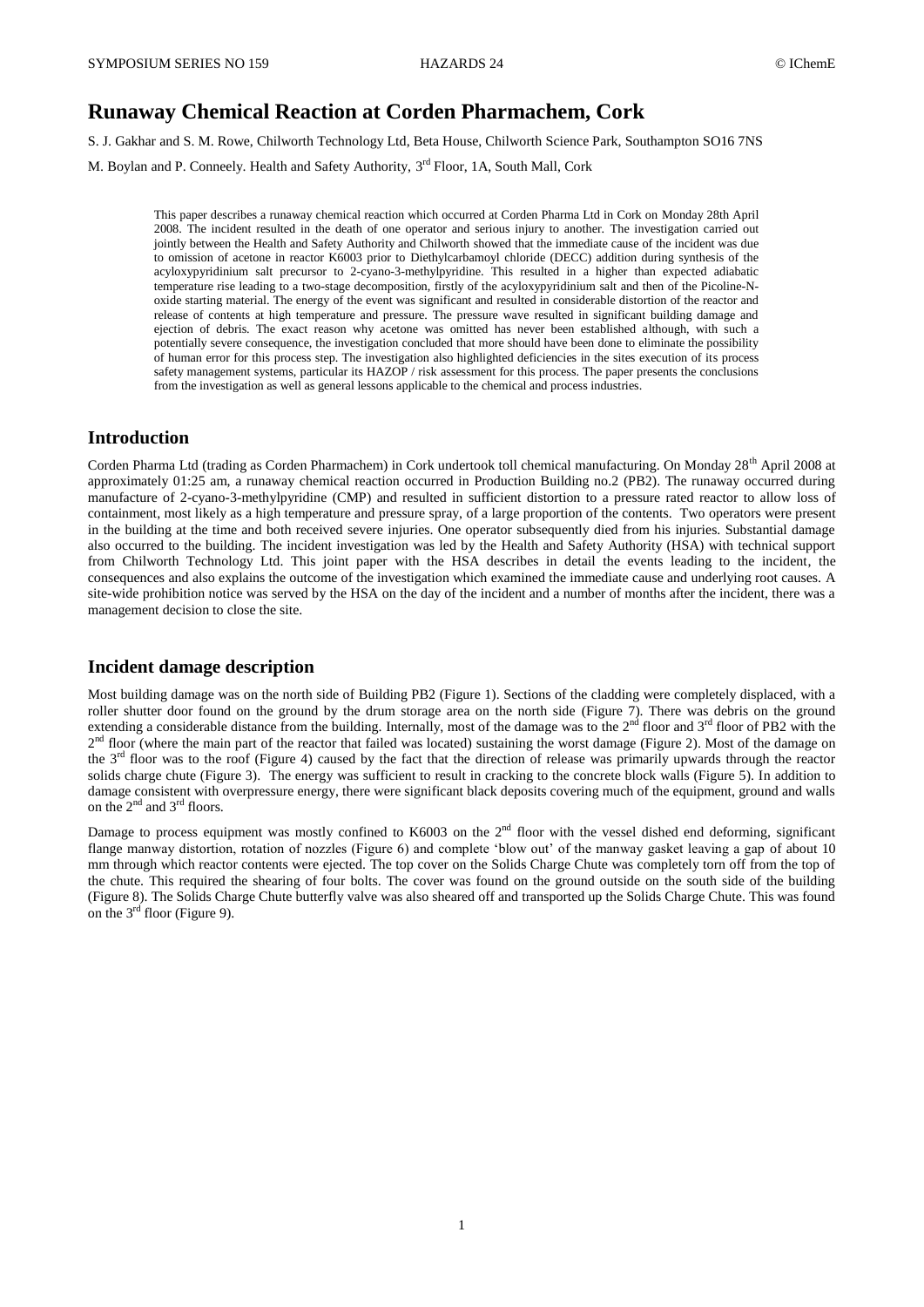

Figure 1: PB2 north side



Figure 2: Internal damage



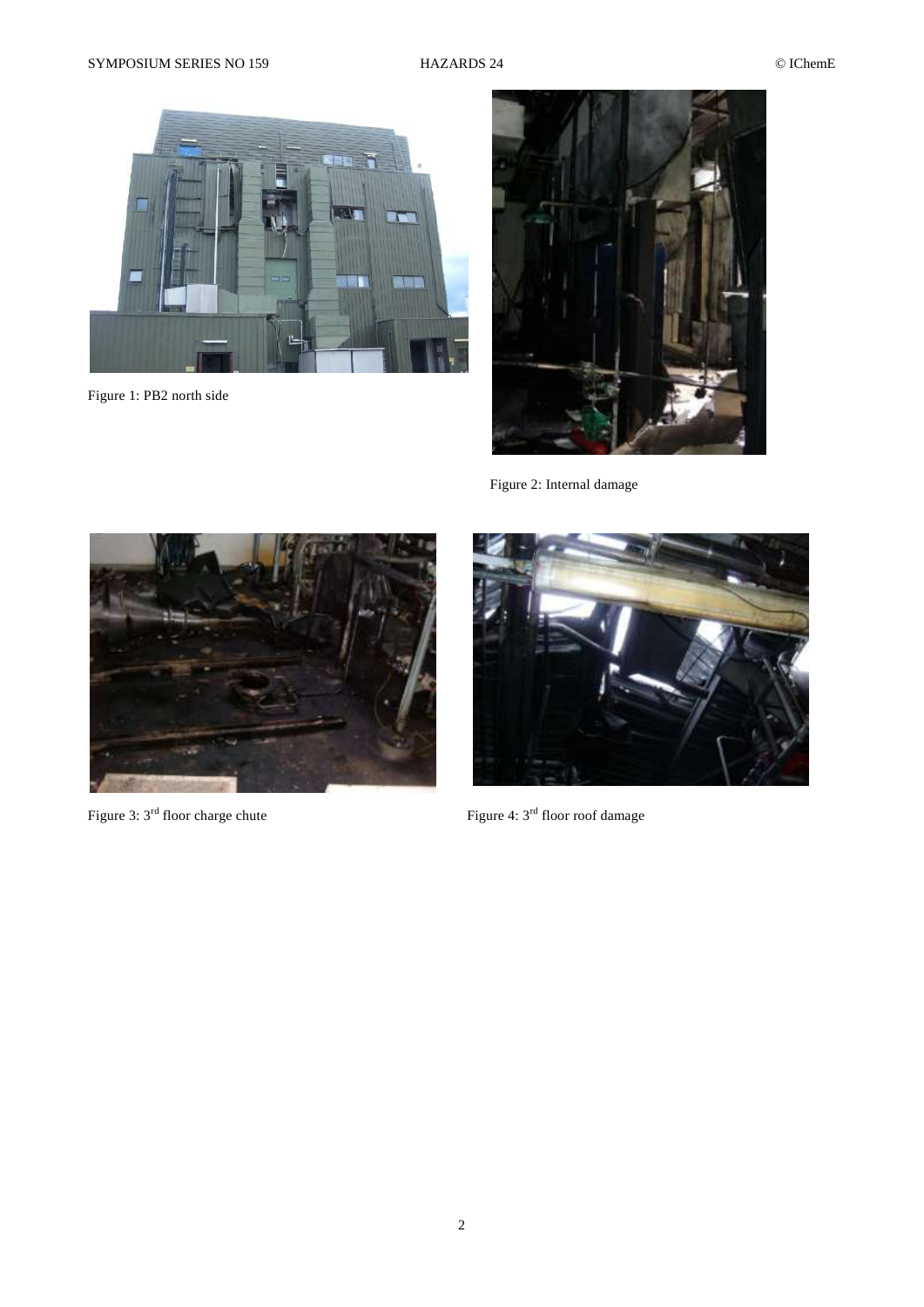## SYMPOSIUM SERIES NO 159 HAZARDS 24 © IChemE



Figure 5: Cracks in concrete



Figure 6: Nozzle rotation

![](_page_2_Picture_7.jpeg)

Figure 7: Roller shutter door

![](_page_2_Picture_9.jpeg)

Figure 8: Solids charge chute lid

![](_page_2_Picture_11.jpeg)

Figure 9: Butterfly valve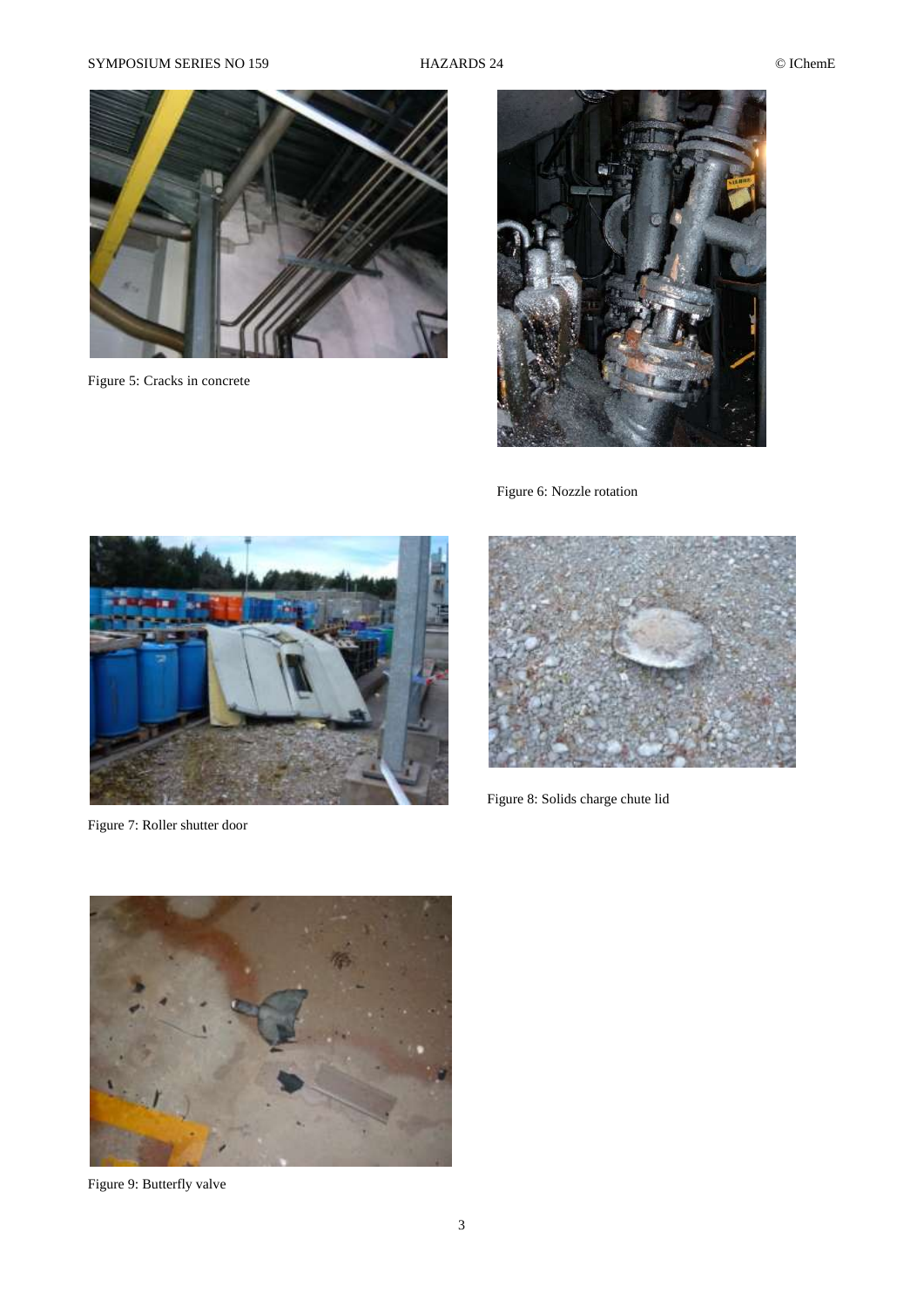## **Process equipment**

Since the incident occurred in reactor vessel K6003, a basic sketch of K6003 is shown in Figure 7 below with relevant nomenclature. A description follows.

![](_page_3_Figure_5.jpeg)

Figure 7: Sketch of key features of K6003

K6003 was a glass lined carbon steel reaction vessel with an operating volume of  $2.5 \text{ m}^3$  and a design pressure of 6 barg. The reactor had a bolted manway on top sealed with gasket material and internally, the reactor was agitated. There were two temperature sensors in the reactor with one installed in the base of the reactor (TE6153) in the outlet valve. This was referred to as the 'bottom sump' sensor by Corden Pharma Ltd. The other sensor was installed on the baffle (TE6154) and was referred to as the 'top sump' sensor by Corden Pharma Ltd. K6003 was fitted with a pressure relief system comprising of the following:-

- 1. A bursting disc and relief valve in series. The relief line was 100 mm in diameter from the reactor but reduced to 50 mm just prior to the bursting disc. The relief valve was a 2x3 valve (50 mm inlet and 75 mm outlet) and the discharge pipe was contracted from its 75 mm outlet to 50 mm soon after the valve exit and then expanded again to 100 mm. PSV 6160 was set at 6 barg which is the same as the reactor design pressure. PSE 6159 was set to burst at 6 barg at 80°C.
- 2. A parallel relief stream to the above comprising of a 100 mm bursting disc (PSE 6158) and 100 mm line. PSE 6158 was set to burst at 7 barg at 80°C.

### **Summary of process stages**

The key process steps involved in the preparation of the acyloxypyridinium salt in reactor K6003 are summarised below [reference 1]:-

- 1. Inert vessel with nitrogen using two vacuum swing cycles.
- 2. Wash vessel with 100 litres of acetone (double sign off needed). After wash acetone transferred to waste tank
- 3. Charge molten PNO (566 kg target) under vacuum (double sign off needed).
- 4. Sample PNO for water content (target  $< 1\%$ ).
- 5. Re-inert the reactor as per step 1 above.
- 6. Charge 1020 litres of acetone from bulk supply. Double sign off needed for acetone addition + need to record sump volume.
- 7. Cooled to 15-25°C.
- 8. Charge 702 kg of DECC from drums using residual vacuum over 45-60 minutes maintaining reactor temperature <40°C with application of cooling to the jacket.

#### **Reaction chemistry and thermochemistry**

The first stage of the reaction was carried out in reactor K6003 and involved the reaction of Picoline-N-oxide (PNO) with Diethylcarbamoyl chloride (DECC) in acetone. The resultant intermediate, an acyloxypyridinium salt, was then further reacted with an aqueous solution of Sodium Cyanide in another reactor (K6001) to yield the final product 2-cyano-3-methyl pyridine (CMP). Prior to the incident, there had been a number of screening and calorimetric tests carried out on the reaction with PNO and DECC and on the stability of PNO and the intermediate salt. The data available prior to the incident [reference 2] indicated the following:-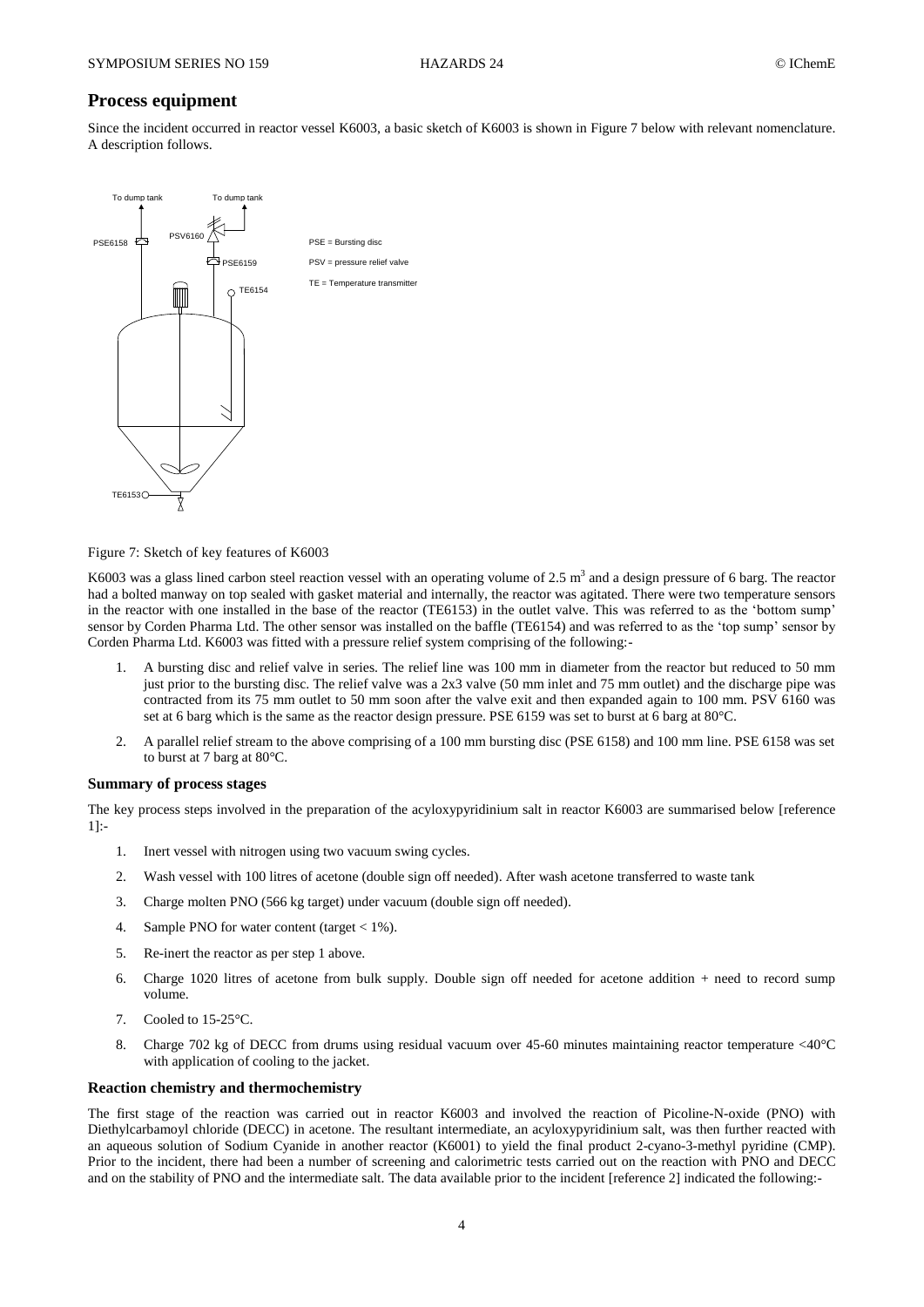- 1. Picoline-N-oxide has a detected exothermic onset temperature of 181.7°C which reduces to 161.7°C after applying a typical 20°C safety margin to the Accelerating Rate Calorimeter (ARC) value. This is appreciably above the maximum normal operating temperature. However, the decomposition reaction is observed to be very violent, generating high temperature and pressure and rates of rise.
- 2. The intermediate salt is thermally unstable and has a detectable onset of 71.5°C in the Phitec II. However, decomposition is also very violent. Although not tested, the dry salt (no acetone) is likely to have a considerably lower onset, and be of greater violence owing to the absence of diluent/heat sink
- 3. The heat of reaction of the desired reaction is not particularly high although with an adiabatic temperature rise of  $41^{\circ}$ C and a starting temperature up to 40°C, there is the potential to exceed 71.5°C in the case of an all-in (rapid) reaction or cooling failure. However, with 30% accumulation of DECC, a temperature rise after addition of 12.3°C would be expected which, assuming that the starting temperature was below 40°C as intended, would not allow the reaction mixture to reach 71.5°C.

Based on this information, on paper at least, there should have been knowledge about the hazards of the process.

## **Investigation into possible causes**

The damage to reactor K6003 suggests that internal deflagration<sup>1</sup> was not a likely cause of the incident for the following reasons:-

- 1. The deflagration pressure of acetone from atmospheric pressure is 7.3 barg [\[1](#page-10-0)**].** The design pressure of the reactor was 6 barg and the test pressure 9 barg. Therefore pressure well in excess of 9 barg would have been needed.
- 2. The inerting sequence appeared to have been carried out based on DCS outputs salvaged which showed the usual vacuum swing trends. However, whether an inert atmosphere had actually been established could not be confirmed in the absence of oxygen level monitoring.

The pressure was therefore more likely to have been derived from a higher pressure-generating event such as a runaway reaction or decomposition. Under test conditions, the PNO and intermediate salt are capable of generating pressures in excess of 20 barg in the event of decomposition. The cause of the damage to the building indicated the blast wave was directional in nature, possibly more consistent with a physically generated blast wave from vessel failure.

## **Possible cause of the sudden overpressurisation of K6003**

Based on DCS trend data<sup>2</sup> recovered after the incident, it was that in the time leading up to the incident, the temperature was generally below 60°C. This is appreciably below the temperature at which PNO would be expected to start to decompose. However, it was known that the intermediate salt is unstable above 71.5°C although again, at no time was the temperature above 71.5°C just prior to the incident. This indicates that there must have been an error in the process to create an abnormal condition and possible onset of decomposition at a lower temperature. It is possible that incorrect materials could have been added although there was no evidence of anything other than PNO or DECC on the reactor floor. All lines which should have been isolated to the reactor, appeared to have been isolated. In addition, the bulk solvent supply was set up for the intended solvent which is acetone.

The violence of the pressure-generating event which occurred suggests a decomposition reaction. However, for the intermediate salt to decompose, the onset temperature would need to be reduced to below 71.5°C or the adiabatic temperature rise of the reaction would need to be increased to access the decomposition. The most likely cause of this based on existing calorimetric data would be to omit the acetone. DCS trends of a previous 'normal' batch showed that early on, the top and bottom sump temperatures differed. This is because the top sump probe was not covered early in the reaction sequence. This is despite the addition of PNO. After acetone was added, the top and bottom sump temperatures then match well indicating good mixing and coverage of the top sump probe. The temperature then rose depicting the desired reaction exotherm with a final temperature rise coinciding with heat being applied to the jacket to reflux the acetone and complete the reaction.

With the batch involved in the incident, there was poor consistency between the two temperature probe readings until the incident occurs. This suggested that the top probe was not covered properly until just before the incident and one possible cause of this was that the 1020 litre acetone charge had not occurred (i.e. the main acetone charge required just prior to the DECC addition). Further investigation using other DCS trends confirmed that the 1020 litre acetone addition had been omitted. For example, both the acetone flowmeter and acetone tank level gauge trends showed this to be the case. An interview by the Health and Safety Authority with the surviving operator also confirmed that indeed acetone had not been added.

It was clear from DCS trends, that vacuum had been pulled on K6003 just prior to the incident. This vacuum was also evident on the 'normal batch' trend and depicts DECC addition which is carried out under residual vacuum. Other evidence that liquid had been added included observation of DECC drums near the reactor (Figure 10) and agitator torque sensing trends i.e. increased torque due to increased viscosity just after the vacuum was pulled.

 $\overline{a}$ 

<sup>&</sup>lt;sup>1</sup> A deflagration is a combustion reaction (i.e. explosion) where the flame front travels at below the speed of sound at local conditions.

<sup>&</sup>lt;sup>2</sup> The DCS trend graphs could not be reproduced in this paper.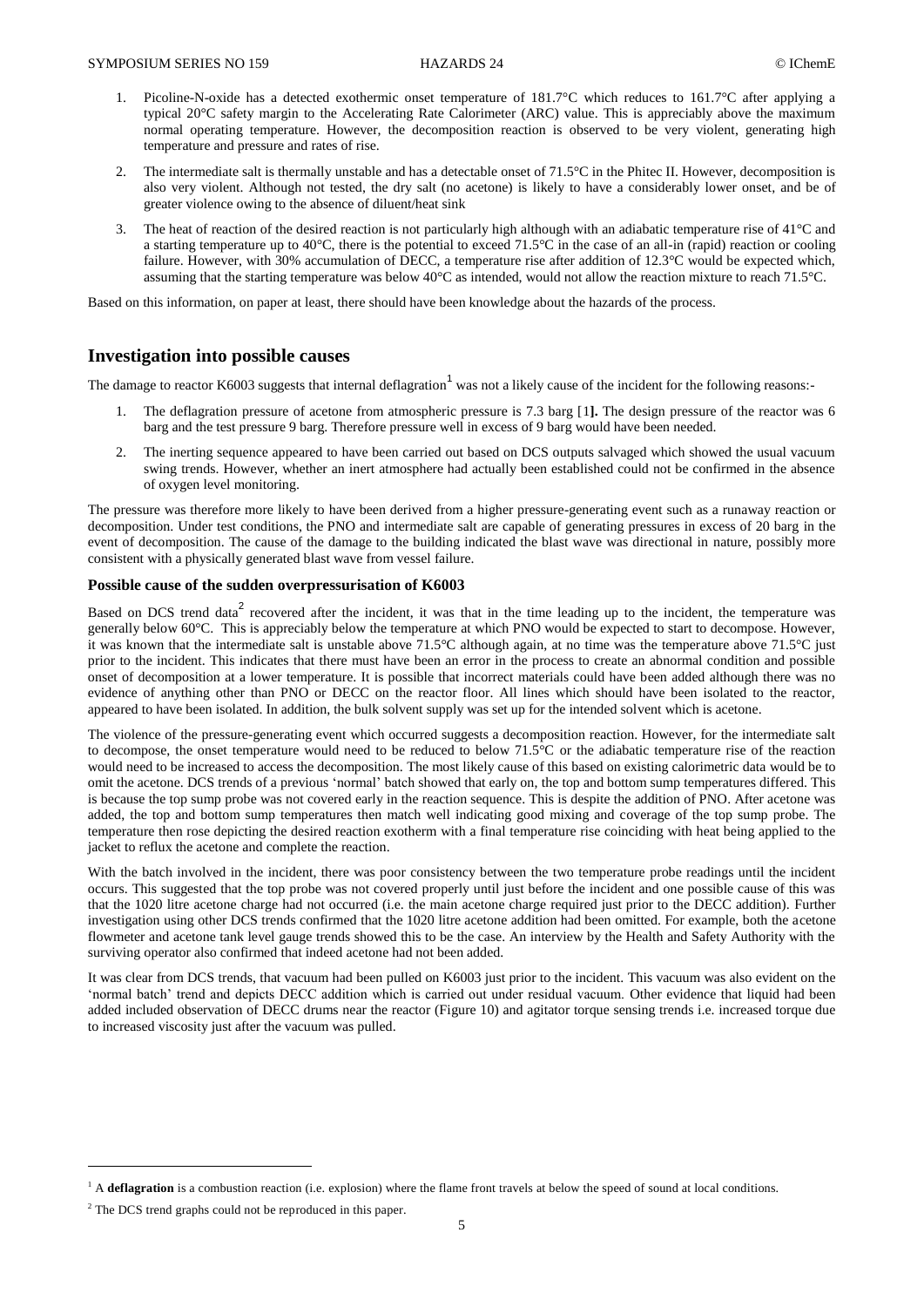### SYMPOSIUM SERIES NO 159 HAZARDS 24 CICHEME

![](_page_5_Picture_3.jpeg)

Figure 10: DECC drum with reactor feed line inserted

There are a number of reasons why omission of the acetone could have resulted in an exothermic runaway or decomposition when DECC was added:-

- 1. The acetone provides a heat sink so the adiabatic temperature rise of the desired reaction would be increased.
- 2. The intermediate salt in the absence of solvent would likely have a lower onset temperature for decomposition and decompose more violently.
- 3. The temperature of the batch when the DECC was added was higher than usual.
- 4. The omission of acetone would have increased the batch viscosity affecting heat transfer and mixing efficiency.
- 5. Stratification of the DECC in the absence of acetone may have occurred resulting in a delay in the desired reaction (no longer feed rate controlled) and then a rapid desired reaction (all-in) which lead directly into decomposition.
- 6. The absence of acetone would remove the reflux / boiling "barrier" that would ordinarily have eliminated the possibility of heating the batch beyond the boiling point of acetone.

#### **Experimental verification programme**

Three tests were carried out – an open glassware mixing study, isothermal reaction calorimetry (using Mettler Toledo RC1*e*) and an adiabatic stability test on the concentrated product (using Accelerated Rate Calorimetry (ARC)). Each is described below.

The glassware experiment was carried out to assess the potential violence of the reaction as a safety precaution before proceeding to other calorimetric studies. It was not intended to be used to gather any specific data to characterise the reaction but did show that the reaction was highly exothermic and became more viscous with amount of DECC added.

The RC1 test was used to determine the heat of reaction of the PNO / DECC reaction with no acetone and 50% of the DECC added. It was also used to produce the intermediate salt for the ARC test. A starting temperature of 44°C was used based on an estimate from the DCS trends of the lowest likely addition temperature. This is higher than the 'normal' start temperature as addition of the acetone normally results in an appreciable temperature drop. The RC1 test results showed that the reaction had a heat of reaction of - 53 kJ/mol of DECC added and an adiabatic temperature rise of 92.4 K. There was no accumulation noted and the reaction generated a small quantity of gas (577.4 ml). The reaction started soon after addition of the DECC and the difference in the value of U (overall heat transfer coefficient) at the start and end of reaction was appreciable indicating that the mixture became viscous consistent with visual observation.

Figure 11 shows the graphical output from the RC1 calorimeter which clearly shows almost instantaneous exothermic behaviour as soon as DECC is added (denoted by the increase in power). It also shows that the power drops off to the base level quickly after all the DECC is added indicating low levels of accumulation at 44°C. [Table 1](#page-6-0) shows the results of the RC1 test without acetone and compares them to the RC1 results available prior to the incident. The ARC test on the intermediate salt with no acetone showed two clear decomposition exotherms (see Figure 12). The first exotherm started immediately, i.e. at 44°C and reached a peak temperature of 122°C and peak pressure of 18 barg. The second started at about 159°C although peak conditions could not be established because the test had to be stopped through risk of rupturing the ARC test cell. However, the pressure was in excess of 26 barg when the test was stopped. [Table 2](#page-7-0) compares the ARC test results with previous thermal stability testing available prior to the incident.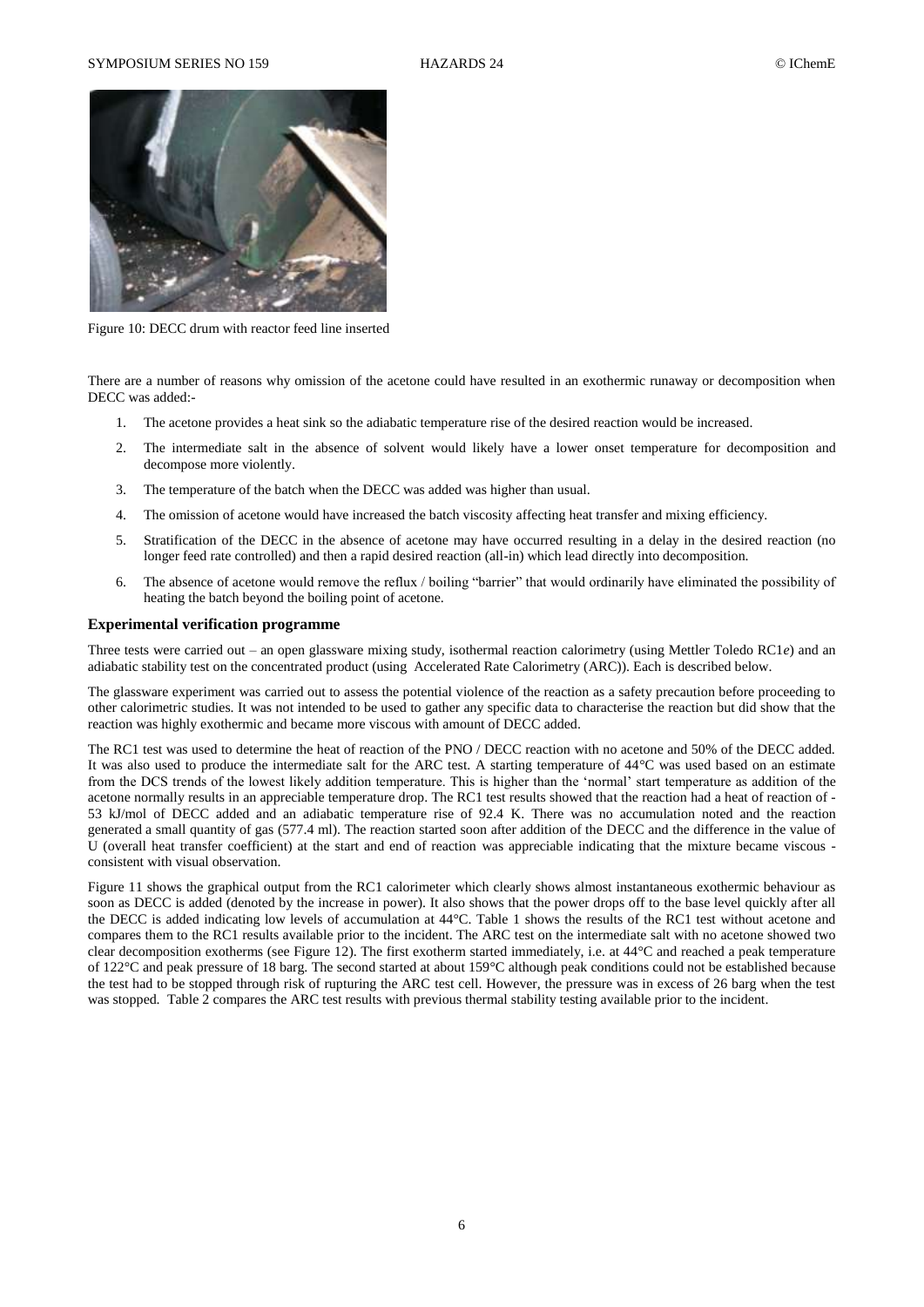![](_page_6_Figure_3.jpeg)

Figure 11: RC1 results for DECC addition at 44°C

<span id="page-6-0"></span>Table 1: Comparison of RC1 calorimetry results

| <b>Test</b>                                       | <b>Heat of</b><br>reaction<br>(KJ/mol of<br>DECC) | <b>Adiabatic</b><br>temperature<br>rise $(K)$ | Accumulation at end of<br>DECC addition $(\% )$ | <b>Gas generation</b> |
|---------------------------------------------------|---------------------------------------------------|-----------------------------------------------|-------------------------------------------------|-----------------------|
| Previous RC1 (with acetone and<br>all DECC added) | $-32.97$                                          | 41                                            | 30                                              | little                |
| RC1 with no acetone and 50%<br>DECC added         | $-53$                                             | 92.4                                          | $\theta$                                        | 577.4 ml              |

![](_page_6_Figure_7.jpeg)

Figure 12: ARC test results on salt / PNO mixture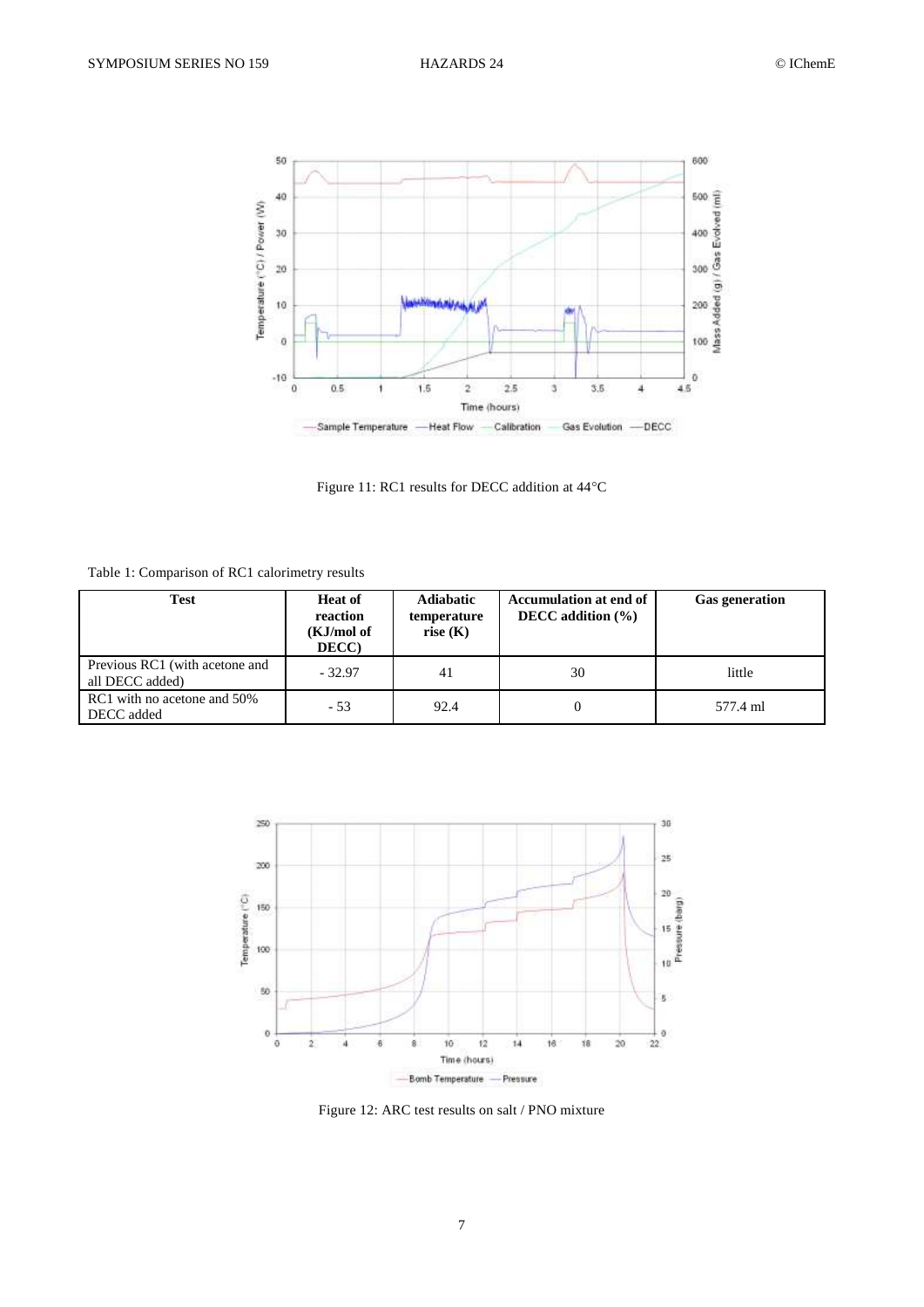<span id="page-7-0"></span>Table 2: Thermal stability test data for PNO and intermediate salt

| <b>Test</b>                                                         | Onset temperature $(^{\circ}C)$                                    | Max rate of rise                                                          | <b>Comments</b>                              |
|---------------------------------------------------------------------|--------------------------------------------------------------------|---------------------------------------------------------------------------|----------------------------------------------|
| Phitec on Intermediate salt<br>solution (in acetone)                | 71.5                                                               |                                                                           | Data from Corden [2]                         |
| ARC on pure PNO                                                     | 180                                                                | $3.4$ K/s temperature<br>408.7 psi/s pressure<br>(ARC bomb then ruptured) | Data from Corden [2]                         |
| Carius on pure PNO                                                  | 150                                                                |                                                                           | Data from Corden [2]                         |
| ARC on intermediate salt /<br>$PNO \text{ mix} - \text{no acetone}$ | First exotherm from $44^{\circ}$ C<br>Second from 159 $^{\circ}$ C | Not determined due to<br>need to stop test                                | <b>Results from Chilworth ARC</b><br>testing |

The reaction without acetone is exothermic with a higher heat of reaction and adiabatic rise than the normal process. In addition, the ARC test indicates that without acetone, there is a decomposition reaction starting from 44°C (and likely below). This is likely to be the intermediate salt decomposing. The second decomposition exotherm is likely to be the PNO decomposing and the onset is broadly consistent with previous tests.

It should be noted that the time it takes from the onset to peak conditions from the ARC test cannot be compared directly with that from the full scale reactor for two key reasons:-

- 1. In the reactor, the PNO / DECC heat of reaction would have quickly raised the temperature of the mixture and hence bypassed the slower reaction rate in the early stages
- 2. The Phi factor of the full scale reaction will be lower (ARC phi factor is 1.9, full scale probably  $< 1.5$ )

The results clearly indicate that without acetone, the intermediate salt would have started to decompose at the starting temperature of DECC addition i.e., almost immediately it formed and built up to a sufficient concentration. The decomposition would have been enhanced by the fact that the PNO/DECC reaction would have raised the temperature higher than expected due to the higher heat of reaction, absence of the acetone heat sink and reduced heat transfer. It is also possible that layering could have occurred resulting in a sudden all-in reaction leading to rapid decomposition. It is also clear that the intermediate salt decomposition could have raised the temperature to the onset of PNO decomposition. The PNO decomposition based upon previous ARC data clearly accelerates to violent levels. As discussed, the timeframe over which the PNO decomposition initiated would likely have been appreciably shorter in the actual reactor.

### **Were the control measures adequate?**

Corden Pharma Ltd had procedures for carrying out  $HAZOPs<sup>3</sup>$  and risk assessments. These procedures are highlighted in their Standard Operating Procedures. The procedure for HAZOP listed what constitutes a HAZOP requirement. This included new chemical processes and chemical processes where the existing HAZOP is out of date. The procedures themselves were reasonably comprehensive and required a minimum level of experience / competence of persons leading assessments. A HAZOP was carried out by Corden Pharma Ltd (then Cambrex Cork) between 18/10/2006 and 23/10/2006. Excerpts from the HAZOP report<sup>4</sup> which covered the acetone addition step were examined by the investigation team with a view to understanding to what extent acetone omission as a deviation had been considered.

The examination showed that Corden had identified the deviation 'Flow less' for the acetone addition stage. They had also identified that the consequences could lead to a larger exotherm on DECC addition (which was confirmed by RC1 calorimetry subsequently carried out). However, it was not identified that the large exotherm could lead to the decomposition onset temperature of the intermediate salt being reached  $(1<sup>st</sup>$  decomposition) and subsequently the PNO decomposition point being reached  $(2<sup>nd</sup>$ decomposition). They had also identified that adding a solvent with a higher boiling point could cause a problem i.e. a higher reflux temperature and hence possible onset of self-heating of the intermediate salt. Importantly, what had apparently not been identified (at least in the documents examined) was the deviation 'no acetone'. There are differences of opinion in the HAZOP community as to whether 'less acetone' and 'no acetone' can be considered as equivalent deviations as ultimately the consequences would probably be the same – depending on the extent of "less". However, the causative factors for not adding any acetone at all may be different and hence the necessary safeguards may warrant additional consideration. For example, the reasons for complete omission might include:-

- 1. No acetone in bulk storage tank
- 2. Blockage in line

 $\overline{a}$ 

- 3. Leakage en route from tank to PB2
- 4. Acetone pump failure
- 5. Incorrect routing of flexible connections (probably covered under operator error)

<sup>&</sup>lt;sup>3</sup> HAZOP = "Hazard and Operability Study"

<sup>4</sup> These cannot be reproduced in this paper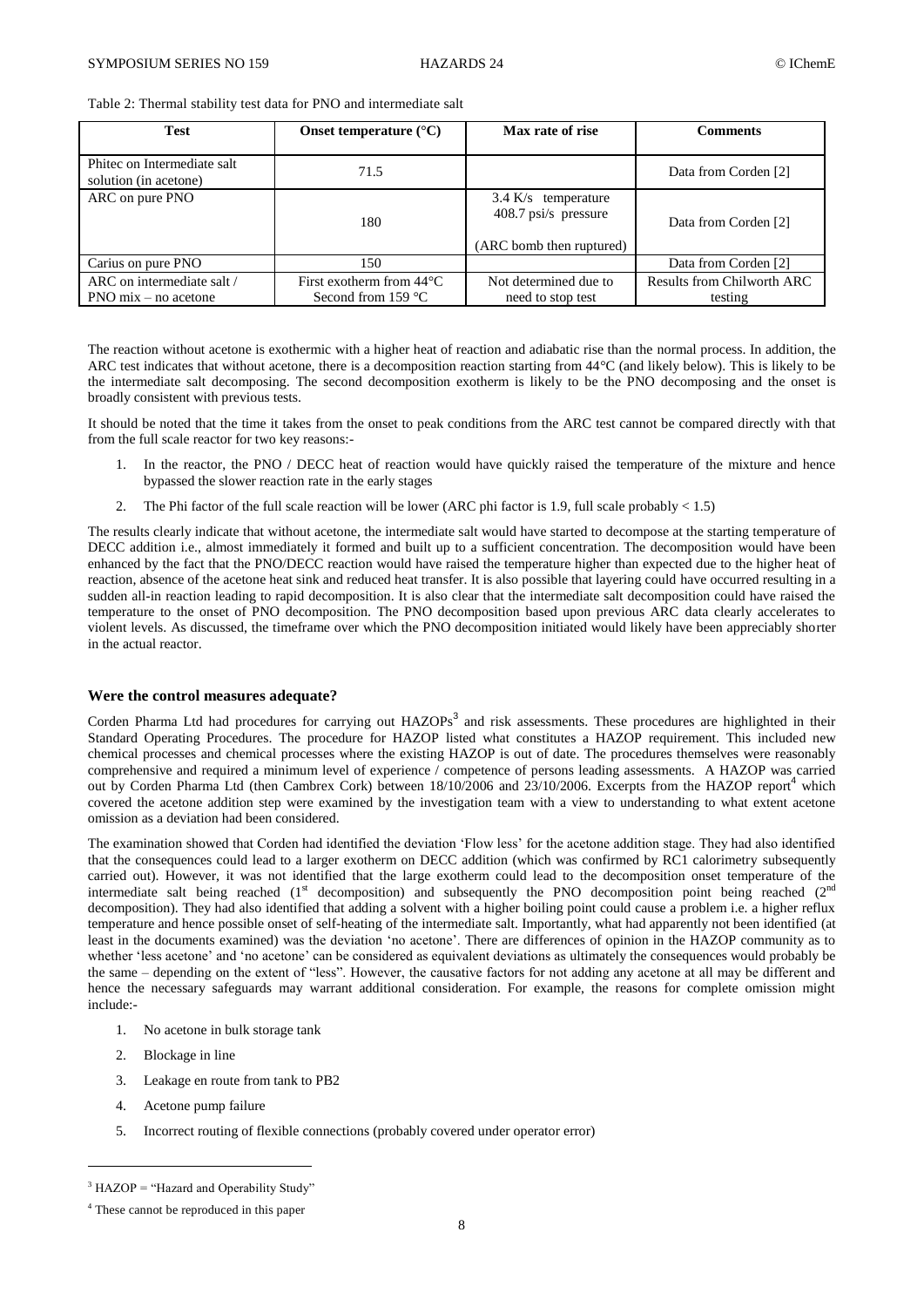Most of these were not considered, at least not in the HAZOP documentation provided. Totally omitting acetone as opposed to under charge would increase the likelihood of the decomposition conditions being reached, especially as further lowering of the decomposition onset would be expected. With potentially hazardous scenarios such as this, consequence evaluation through adiabatic simulation would have revealed the potential of the deviation, enabling more informed decisions to be made on avoidance and mitigation precautions.

The action that was proposed in the HAZOP to mitigate possible 'Flow less' of acetone was a procedural step i.e. '*add note on approx vol in reactor after addition'* was included in the batch procedure. There was also an instruction to '*Record Approximate sump volume after Acetone addition*' with the expected volume listed as 1550-1600 litres. It was not possible to determine how the operators involved made this estimate, but in the absence of level measurement on K6003 it must have been based on experience of what the correct level looked like through the sight glass e.g. relative to the agitator or using some other 'landmark'. If carried out, this action would at least indicate that the correct amount of liquid was added at that stage, but would not necessarily verify that acetone had been added (the liquid could have been something else). There was a requirement for a second check that acetone had been added (i.e. double sign off procedure). However, for a double sign off procedure to be robust, the independent checker must actually make a thorough check that acetone had actually been added for example by ensuring the pipe routing was correct, that the level in the vessel was correct and a check of the acetone tank level trends on the DCS (and even recording these). The incident indicates that such checks are unlikely to have been carried out or carried out correctly as if they had, the incident should not have occurred.

After the incident, the investigation team found out that the importance of acetone addition was commonly understood. This suggests that it should have been realised that assuring acetone addition in the first place was a safety critical step. However, there was no warning in the batch procedure that this was a safety critical step. Additionally, there was no warning at the reflux stage in the procedure to ensure the acetone does not boil dry or deplete in any way. It only indicates that contents should not be held at reflux for more than 15 minutes. This reflux time was normally controlled / supervised by the operator. Overall, the HAZOP carried out for the CMP process does not appear to have adequately identified key safety critical steps and necessary integrity of the safeguards bearing in mind it was known that the process had high hazard potential. The potential for violent decomposition of the intermediate salt and subsequent decomposition of the PNO was known from calorimetry data available prior to the incident. Therefore it seems reasonable that such a severe consequence through acetone omission should have been foreseen and safeguards of the appropriate integrity determined and implemented.

The integrity of a particular process step should be related to the severity of the consequence. In this case, not only was acetone omission (complete omission) missed as a process deviation in the HAZOP, but the possibility of this leading to a decomposition was not identified (or identified but not documented). No consideration of necessary safeguards to prevent this was therefore given. Because of the known severity of the consequences (based on high rates of pressure rise from the decomposition) and the reliance upon procedures to ensure that the acetone had been added, it would have been good practice to have considered this deviation in more detail. For example, as a minimum, detailed consideration of robust prevention measures should have been given. If these prevention measures were reliant upon operators carrying out tasks then consideration should also have been given to the possibility of human error. For example, the probability of error increases as the complexity of the task increases and at times when operators might be less alert such as during a night shift. It will also depend upon the level of training given to operators. All these factors, and others, would need to be taken into account when deciding how robust the prevention measures would actually be. Because of the suspected severity of the consequences, there would need to be a high level of confidence that the prevention measures were robust under all foreseeable circumstances. Without this confidence, a secondary protection system should have been considered to deal with this deviation e.g. an adequately sized emergency relief system or equivalent. Despite operating, the runaway reaction was clearly not adequately vented by either of the existing emergency vent lines. Details of the relief-sizing basis was not available and retrospective adiabatic calorimetry and DIERS calculations to determine a suitable relief system size for this scenario were not carried out. The relief system itself had some inappropriate design features including:-

- 1. Multiple changes in line diameter around the series relief valve and bursting disc. This could result in several chokes and affect relief capacity unless accounted for in design (not verified).
- 2. The series relief valve and burst disc set lift pressure and burst pressure respectively were the same (6 barg). The relief valve in a series installation should be set lower to ensure instant opening.
- 3. The parallel bursting disc had a burst pressure of 7 barg, above the reactor design pressure.

Despite not being designed for this purpose, the 200 mm diameter solids charge chute, will have provided some pressure relief. In the absence of the solids chute, the incident may have had even more severe consequences by virtue of a more catastrophic vessel failure mode. Another issue that was overlooked was the need for suitable emergency procedures for dealing with loss of control of a reaction. It is understood from the surviving operator that the omission of acetone was realised and the increase in batch temperature was also noticed on the DCS. However, the reaction of the operators was to go to the reactor and isolate the reactor from the overheads equipment (which were mainly glass) to protect them. The operators likely did this with the right intention. However, this action, as opposed to evacuation or even remaining in the control room, cost one of the operators his life. It should have been understood, based on calorimetric data, that omission of acetone would unlikely be unrecoverable once started and so in the absence of a suitable protection system, the response should have been to evacuate. It is always difficult to fully predict how people will behave in an emergency situation but the better they are trained and drilled, the more likely they will take the correct action.

## **Conclusions**

This paper has detailed the investigation into the likely cause of the fatal incident which occurred at Corden Pharma Ltd on 28<sup>th</sup> April 2008. The following main conclusions could be drawn from the information and evidence available. Much of this information was presented in the prosecution court hearing in 2012.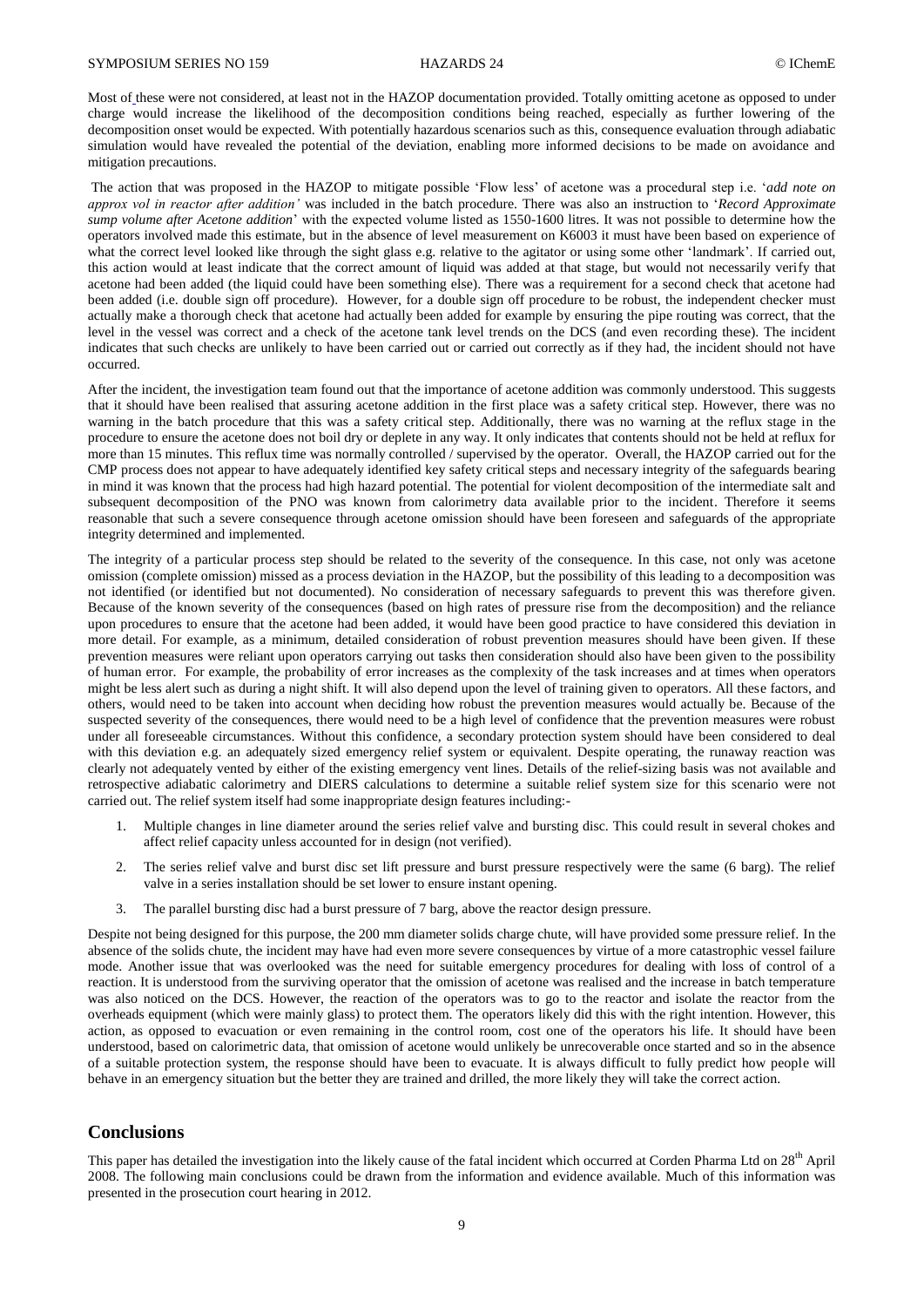- 1. There was conclusive evidence from DCS trends and a key witness statement that the acetone solvent charge was omitted prior to adding DECC to the reactor. The reason for this omission remains unknown.
- 2. The primary loss of containment was due to excessive pressure in the reactor caused by a runaway reaction. Reaction calorimetry to simulate omission of acetone indicated that that this deviation most likely resulted in exothermic decomposition of the intermediate salt and subsequently the PNO. This resulted in a high reactor internal pressure and damage to the reactor including the manway gasket seal and Solids Charge Chute butterfly valve and end cover plate. Loss of containment of the reactor contents then occurred at both  $2<sup>nd</sup>$  and  $3<sup>rd</sup>$  floor levels in Production Building No.2.
- 3. The level of damage and extent of carbonaceous material deposition outside of the reactor on the  $2<sup>nd</sup>$  floor could have been caused by the high pressure gas and liquid material suddenly escaping, or due to a secondary explosion on the  $2<sup>nd</sup>$  floor due to ignition of released reactor contents. The evidence to pinpoint the exact cause of the external damage is not conclusive although the need to know this was secondary compared to establishing the root cause of the runaway reaction.
- 4. The level of damage and extent of carbonaceous material deposition outside of the reactor on the  $3<sup>rd</sup>$  floor could have been caused by the high pressure gas and liquid material suddenly escaping from the Solids Charge Chute or again due to a secondary explosion on the  $3<sup>rd</sup>$  floor due to ignition of released reactor contents.
- 5. Despite operating, the emergency relief systems for K6003 did not cope with this runaway reaction scenario. However, the 200 mm diameter solids charge chute will have provided some additional emergency relief and possibly even prevented the reactor failing catastrophically.
- 6. A key root cause of the incident was the failure to fully identify and address acetone omission as a safety critical step in the HAZOP. The consequence of this was to underestimate the risk of acetone omission and incorrectly place reliance upon operator procedure / experience to get this right.
- **7.** The severity of the incident in terms of human loss was influenced considerably by the lack of a suitable procedure for dealing with loss of control of the reaction. The procedure required operators to go to the reactor and shut off valves to the overheads glassware to protect it from pressure. The operators followed this procedure but with potential for a sudden and severe decomposition in the reactor, this required action should have been reviewed. Knowing the timescale and severity of a potential runaway or decomposition following a loss of control situation is important for emergency planning purposes.

## **Key lessons**

There are a number of lessons and messages from the incident that are relevant for anyone undertaking chemical reactions but also for the chemical industry in general. Some key ones are shared below.

- 1. Runaway chemical reactions can lead to very serious consequences as this and many other past incidents have proven. Pressure rated vessels inevitably fail at a pressure well in excess of their design pressure and so the energy released when they do fail is usually considerable. It is also noteworthy for operating companies to understand that the simple presence of a relief device is not a valid layer of protection, unless that device is adequately sized for the specific worst case scenario. There were a number of deficiencies in the relief line arrangement (including reductions in size, set pressures too high relative to the vessel design pressure, etc).
- 2. It is important to ensure that thorough reaction hazard assessments are carried out using suitable experimental data to make decisions. In this case, data was available although it appeared not to have been used as extensively as it could have been e.g. in deciding on the required integrity of prevention measures, whether protection was needed e.g. pressure relief to deal with a specific scenario, or in devising a suitable emergency response procedure.
- 3. When carrying out a HAZOP / risk assessment for potentially hazardous processes, it is very important that the leader of the assessment is suitably competent – and that the overall team membership straddles the full breadth of required chemistry, process, engineering and operating knowledge. Competency cannot be obtained simply by training but requires experience and mentoring to develop.
- 4. The potential severity of an unplanned event such as a runaway reaction is paramount in determining the suitable integrity of incident prevention measures. In an event of this severity, reliance solely on operator experience to carry out safety critical steps would not be deemed acceptable. In addition, the potential severity of conceivable worst case scenarios should be quantitatively understood (not just hypothetically) such that protection and prevention systems can be developed in proportion to the actual risk.
- 5. It is very important that identified safety critical steps are clearly identified in operating procedures and that operators carrying out these steps are suitably trained and have clearly demonstrated their competence. Operators should understand the potential severity of the consequences, the basis for safe operation and all the accompanying control measures and the possible outcome of deviating from those measures.
- 6. When assessing whether reliance upon operating procedures to prevent incidents is acceptable, it is important to assess the human factors elements associated with the tasks in hand. In particular taking into account the increased likelihood of error when carrying out safety critical procedures at times of possible peak tiredness and under lower levels of supervision (e.g. night shifts), is imperative. Where a double sign off requirement exists, the operator and supervisor should understand the reason for this, the consequence of non-compliance, and the specific responsibilities and actions of the sign-off supervisor prior to sign-off. The underlying culture of the organisation – driven by management – should support such procedures.
- 7. The consequences of incidents such as runaway reactions are not limited to the immediate aftermath. The socio-economic devastation can be far reaching affecting families and livelihoods.